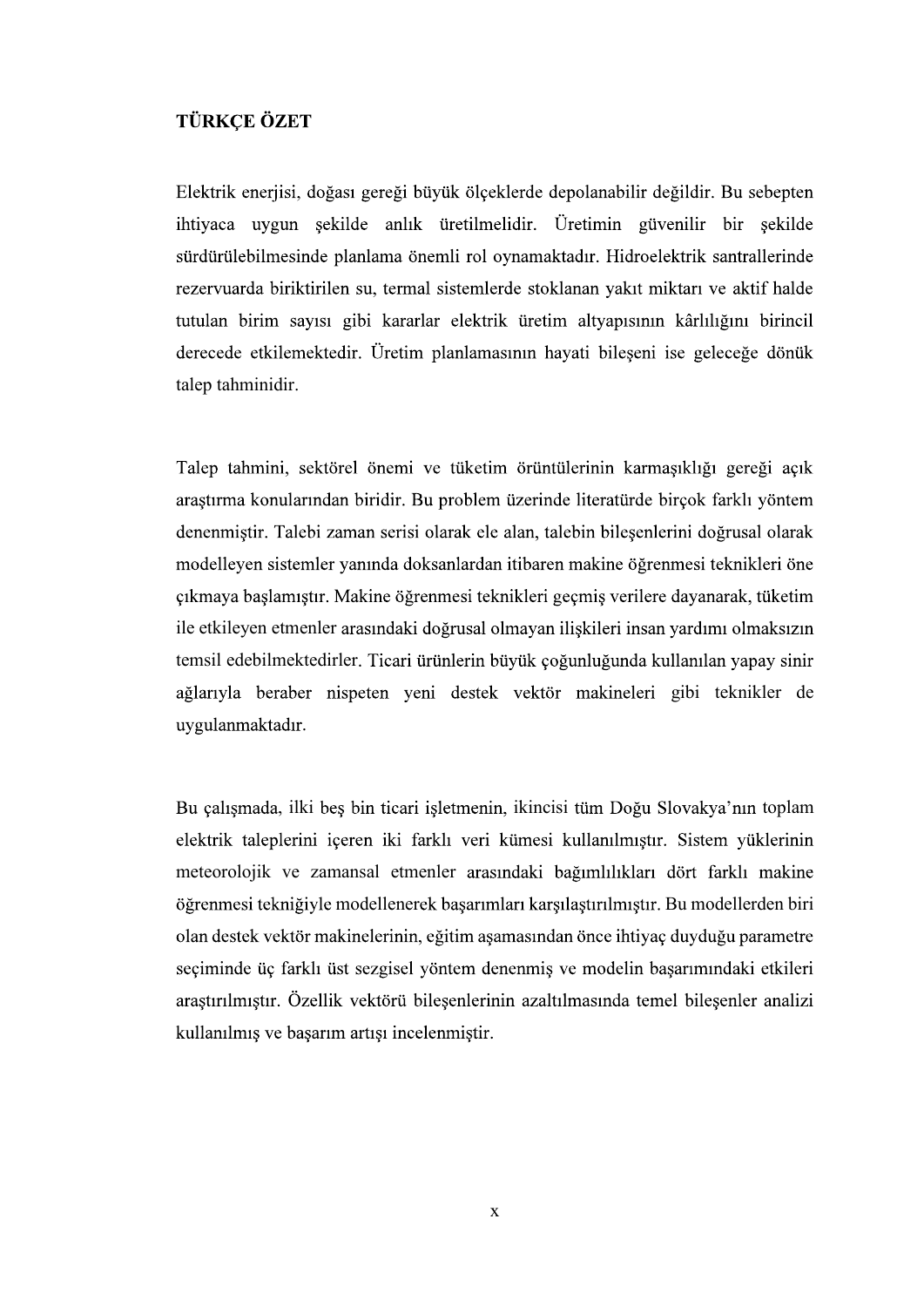Anahtar kelimeler: kısa vadeli talep tahmini, maksimum talep tahmini, yapay sinir ağları, destek vektör makineleri, rastlantısal ormanlar, parçacık sürü optimizasyonu, diferansiyel evrim, temel bileşenler analizi